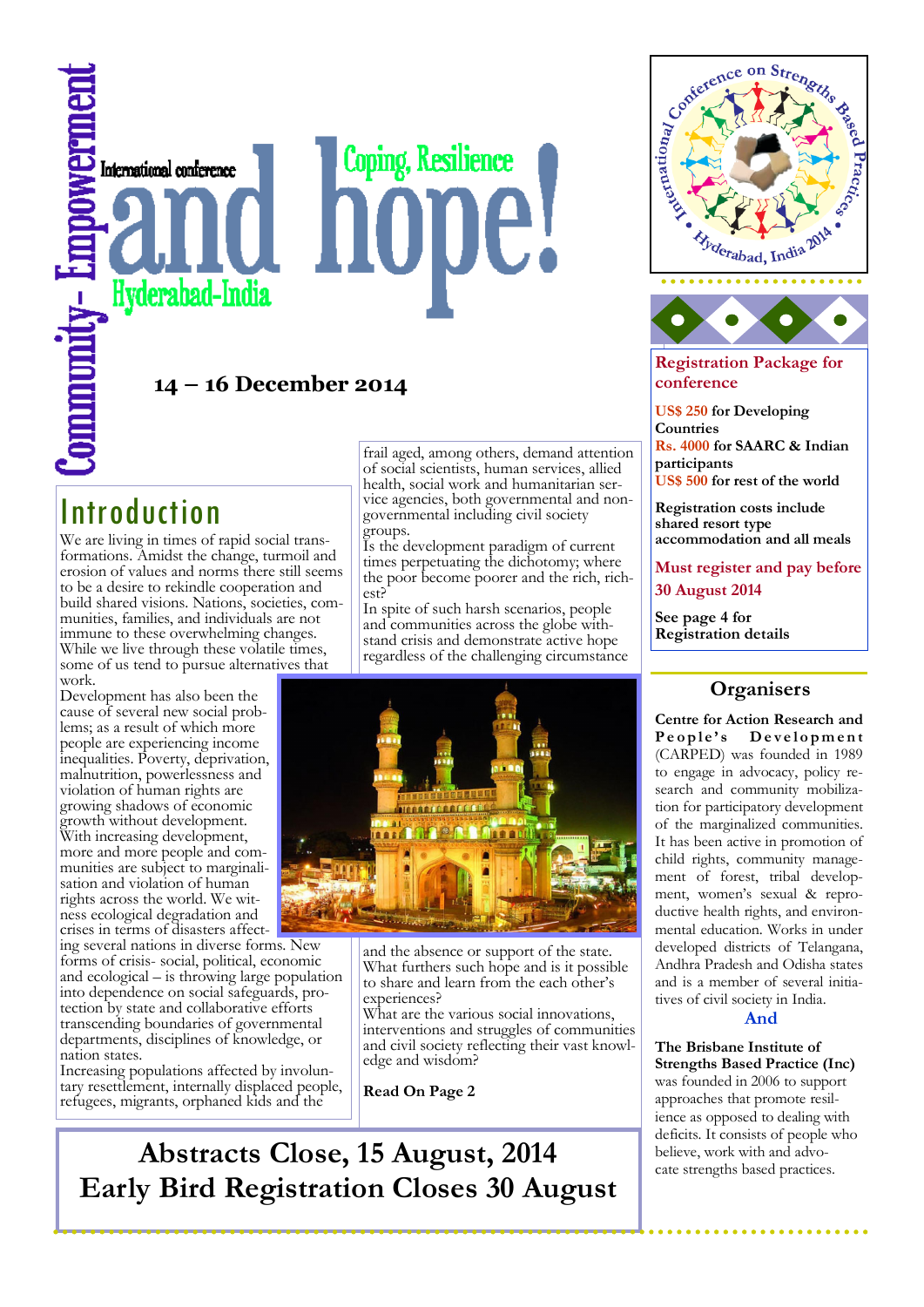

This global conversation on coping, resilience and hope, community empowerment and strengths based practice began in Hyderabad in 2006 and returns in 2014 to the same city

#### **Continued from page 1**

The human creativity incessantly working out solutions ought to be acknowledged, celebrated. The conference aims at recognizing every innovation that occurs. We recognize that there are coping solutions just as there are resilience building strategies. For some, the will to never give up and the will to bounce back might be considered as resilience. This conference wishes to see resilience being explained in a fresh perspective.

**What if we added active hope into the equation? How would we build hope in our society?**

Resilience and coping efforts that enable people in crisis need focus to build knowledge and skills to empower society as a whole and at an individual level to redefine their individual and collective future. This is also necessary for revisiting their identities and ensuring state responses for protection of human rights and to create a social order that will curb the current crisis.



**Resilience and coping efforts that enable people in crisis need focus to build knowledge and skills to empower society as a whole and at an individual level to redefine their individual and collective future. This is also necessary for revisiting their identities and ensuring state responses for protection of human rights and to create a social order that will curb the current crisis.** 

How do collaborations and advocacy strategies effectively engage varied stakeholders to enlarge the scope of entitlements for inclusive governance and improve forms of self help approaches?

How would growing interface of state and non state players look like while addressing the challenges of equity and development with social justice?

What would it mean to us when we use phrases like greening of academics, integrating spirituality with social animation, utilising indigenous knowledge in conflict resolution and peace building?

What growing hope in strengthening social work and human services in our societies comprise of?

What are some of the best practices of collective action and participatory governance structures based on enabling environments for people from diverse cultural backgrounds that provide new source of learning and building social work?

#### **Thematic areas of the conference include, but are not limited to:**

- **Best practices in Community Organisation and Women Empowerment through Self Help;**
- **Coping and Resilience perspectives in Public Health & Nutrition, Strength Based Practices in Health and Nutrition Promotion;**
- **Strengths based Interventions in child protection and child safety, elementary education- from early schooling to tertiary initiatives; re-schooling, mainstreaming of child labour;**
- **Conflict Resolution & Peace Building, empowering communities facing crisis and disasters, coping patterns in migration;**
- **Resettlement & Rehabilitation- coping patterns and resilience factors in involuntary resettlement, resilience of refugees**

The International Conference on Strengths Based Practice 2014 aims to provide a forum for exchange of knowledge and experiences in addressing the challenges of societies in transition. It is a platform for sharing and learning knowledge and practices towards creating a global perspective that concern all communities and societies. The International Conference 2014, being held in the City of Hyderabad, India, provides unique space for interaction with fellow social work practitioners, scholars, professionals from different disciplines engaged in social service or social welfare, non-governmental agencies, and public policy.

#### **Call for Posters, Papers and Multi Media (Closes 15 August, 2014)**



**Case studies, research notes and papers based on best practices, theoretical and critical perspectives of social work, sociology, public health & nutrition and allied professional practices with individuals, with groups, with communities and organisations are welcome to this conference.** 

Completed abstracts and papers should be submitted [bharath.sbp2014@gmail.com](mailto:bharath.sbp2014@gmail.com) in Word files attached to e-mails. **Abstracts to reach by** 1**5 August, 2014**

Communication of acceptance will be informed by **10th September, 2014.** Full papers of the selected papers will be published in an edited book.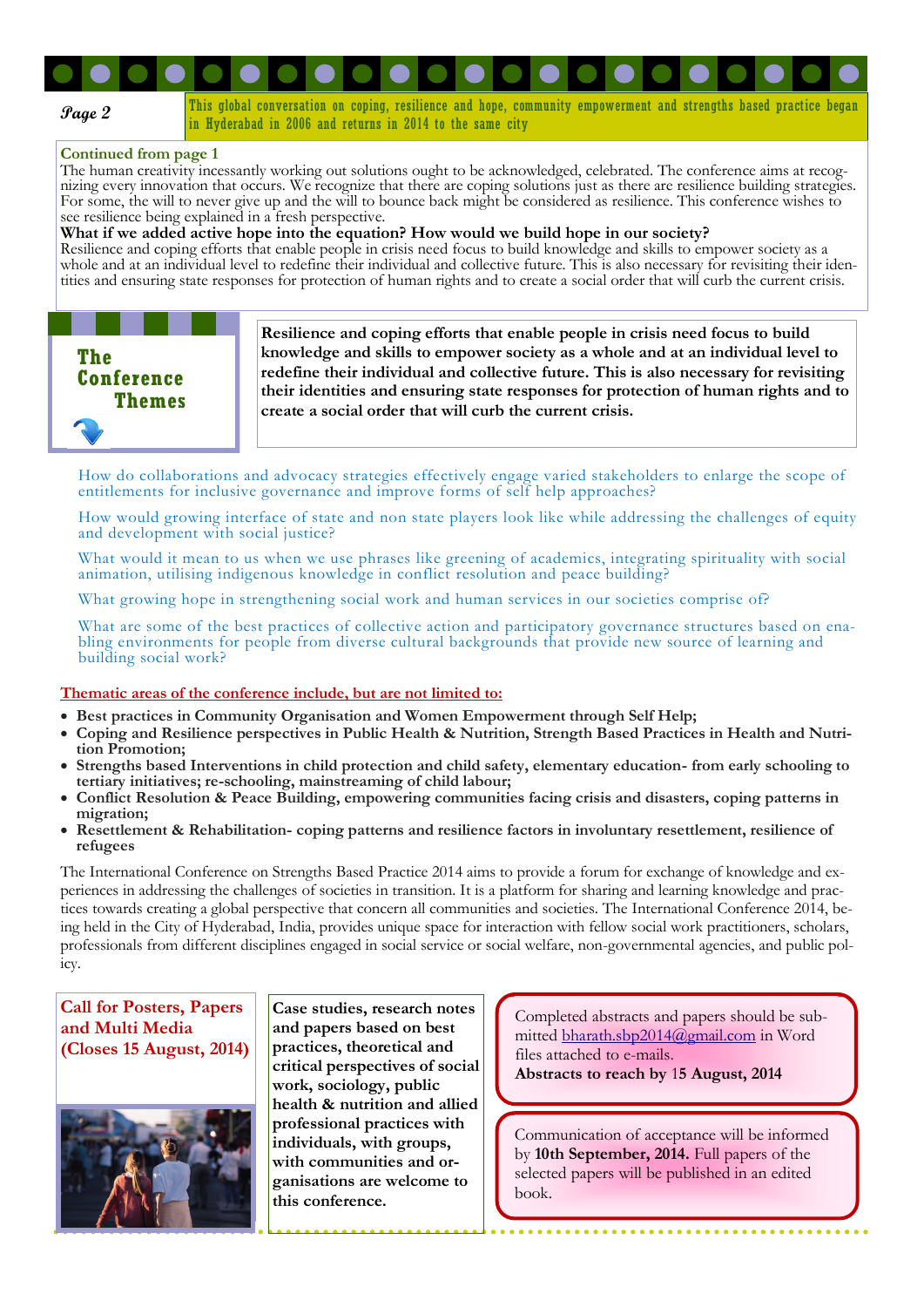# $14 - 16$  December 2014  $\theta$

# **Following streams for writing**

# **Creative flashes– section**

This stream carries 5 to 15 minutes presentations that bring your desires and ideas to flame. You can use multimedia presentations, conversations, songs, theatre art, mime and poetry.

#### **Thoughts to reform** –**section**

This is a peer refereed stream of conversations with a minimum of a PowerPoint and could include media or papers that are crisp and under 3000 words of text and references.

The best paper, conversation or media would be rewarded with return of the registration fee and if you were a scholarship holder with an appropriate certificate.

#### **Refereed stream– section**

This is a double blind refereed stream of papers, conversations and research presentations with media and or minimal power point presentation. Full papers should be presented to the committee ninety days in advance so that they can be fully edited and brought to a publishable stage, either for inclusion into the volumes that are being considered for release or being included in the special journals that have been specially commissioned and synchronized with the conference.

#### **Posters– section**

Posters on a stand, made to order for which you are required to provide the text and photos. You have a choice to take the disposable display stand with you to your country or state. The conference poster group offers aesthetics, uniform elegance, and convenience and guarantees to showcase them in the poster session. **As a rule, you would not be able to bring your poster.**

## **Short Films-section**

Registered participants may also bring their films in this category (5- 15 minute films) that celebrates hope against despair and the theme of self reliance. Exclusive films made for the conference themes and offered under 'Creative Commons' license will be encouraged and critiqued. The presenters will be suitably rewarded.

#### **General Rules**

All those who are submitting abstracts must clearly state the category into which they are being submitted for poster or for consideration as an oral presentation. This conference is utilizing subject experts in the particular fields to review your abstracts. Please indicate to the Conference Programme Committee if you would allow your presentation to be turned into either category (Paper to be converted into a Poster or Poster to be converted into a paper due to volume of presentations in a particular section)

#### **Length of Abstracts for Posters and Papers**

Abstracts must only be 250 words, line spacing 1.5, Arial font (12 size) for Posters or oral presentations of 10, 20 and 30 Minute presentations. The Conference Programme Committee will make that decision with you as to what would be the best way of projecting your idea to your colleagues and peers in the program. There will be a lot of correspondence between acceptance of your abstract and presentation.

#### **Poster Preparation: (If you have chosen this medium of communication — Fantastic!)**

Poster has become the most popular method for conferences these days. A great opportunity for networking and have meaningful small group conversations. Those abstracts and ideas accepted as Posters will be made in time and will conform to the conference, size, logistics, and specified word lengths which the conference will advise individually. We are utilizing a developing country printing press in the South Asian Region and will in effect assist a good cause of assisting quality entrepreneurship in the region and equally assure standard quality poster presentation.



**Special Announcement:** All early bird registrations on or before 30 August 2014 will receive 3 star rating shared accommodation at a great venue on a first cum first serve basis. Once the venue is booked out, the Conference Manager will allocate nearby accommodations on twin shared basis. Single person accommodation options exist in the city of Hyderabad and we encourage participants to book on secure internet websites such as www.booking.com Hyderabad, the capital of newly carved out 29th state of India- Telangana, which was part of Hyderabad under Asaf Jahi dynasty,

known as the city of pearls has a rich culture and heritage of more than 400 years. It is also popular as Miniature India for its cosmopolitan culture and blend of north and south and multi-religious plurality. It is a popular tourism destination with historic monuments like [Charminar,](http://www.hyd.co.in/charminar/) [Mecca Masjid,](https://www.youtube.com/watch?v=Gx61TZr2wzc) [Golconda Fort,](http://www.hyd.co.in/golconda-fort/) [Falaknuma Palace,](http://www.hyd.co.in/falaknuma-palace/) and scores of other

attractions.. Besides, a 19-metre tall Buddha statue adorns the Rock of Gibraltar in the middle of Hussain Sagar Lake. Hyderabad and Secunderabad, known as the twin cities, make up the New IT and Bio-Technology hub in India. Hyderabad is renowned for Hyderabadi Biryani (Mughalai cuisine) and pearls.

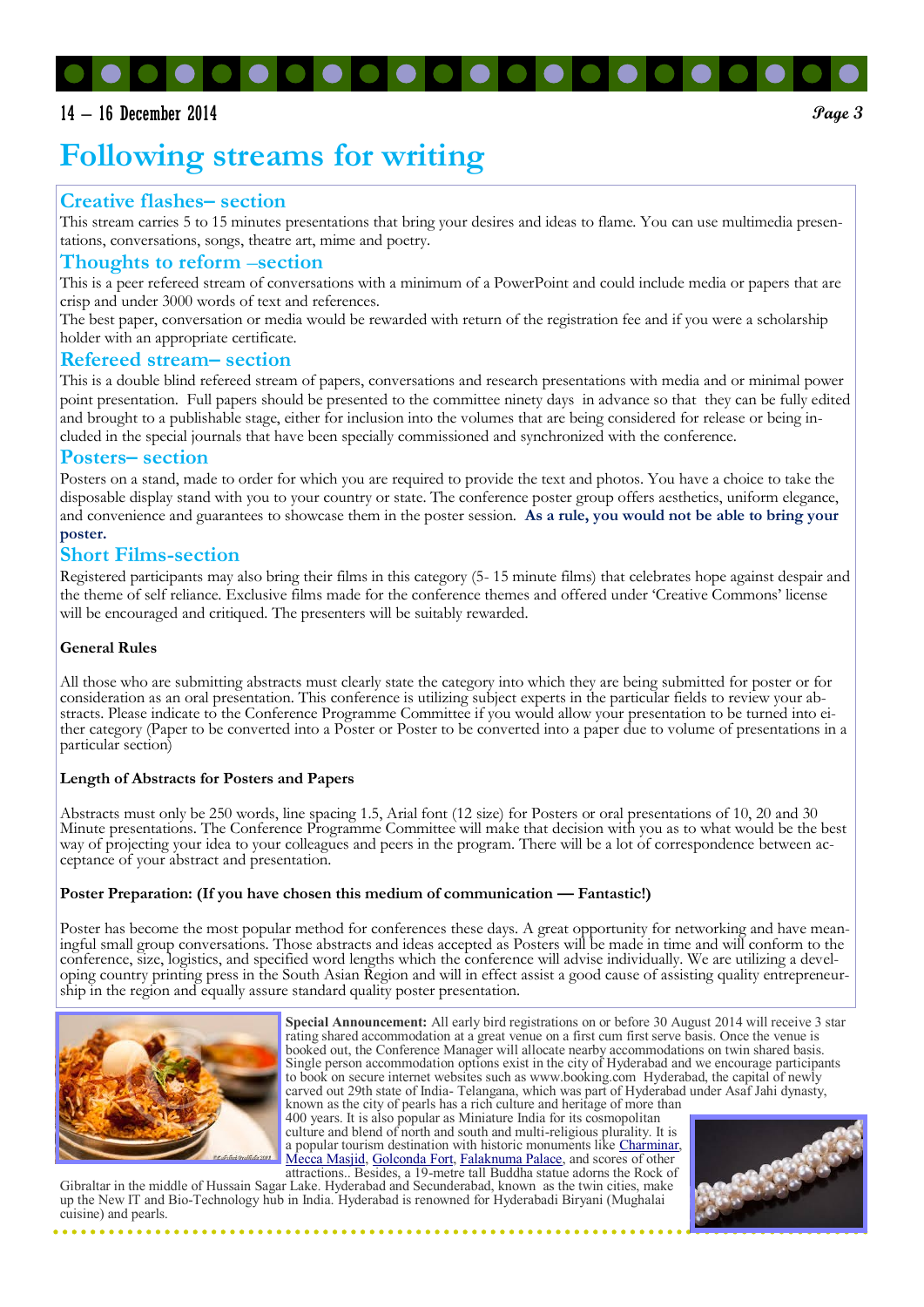| Conference Payments at a Glance- Rest of the World (US Dollars)     |                       |                     |                    |                            |  |  |  |
|---------------------------------------------------------------------|-----------------------|---------------------|--------------------|----------------------------|--|--|--|
| <b>Participant Registration</b>                                     | Before 30 Aug<br>2014 | From 1 Sept<br>2014 | From 1 Nov<br>2014 | From 1 Dec 2014            |  |  |  |
| Accommodation-Twin Share                                            | 500                   | 650                 | 750                | 650 Without accommodation  |  |  |  |
| Single Occupancy                                                    | 750                   | 950                 | 1050               | 650 Without accommodation  |  |  |  |
| Spouse/Partner                                                      | 500                   | 650                 | 750                | 500 Without accommodation  |  |  |  |
| Conference Payments at a Glance - Developing Countries (US Dollars) |                       |                     |                    |                            |  |  |  |
| Accommodation-Twin Share                                            | 250                   | 300                 | 400                | 350 Without accommodation  |  |  |  |
| Single Occupancy                                                    | 350                   | 4500                | 500                | 350 Without accommodation  |  |  |  |
| <b>SAARC</b> and Indian participants including students (In Rupees) |                       |                     |                    |                            |  |  |  |
| Resident participant- Twin Share                                    | 4000                  | 5000                | 6000               | 6000 Without accommodation |  |  |  |
| Non-resident participant                                            | 2000                  | 3000                | 4000               | 6000 Without accommodation |  |  |  |
| Students - Twin Share                                               | 1500                  | 2000                | 3000               | 4000 Without accommodation |  |  |  |

#### **India Payment Options:**

By Bank and By Direct deposit or NEFT Payable to Centre for Action Research and People's Development Central Bank of India, Kalyan Nagar Branch, Hyderabad Account No 1017 2619 90 IFSC Code CBIN0282369 Postal address: "Kranthi Dhamam", 8-3-228/267, Rahmath Nagar, Hyderabad, India 500045

## **Australia payment Options: CHEQUE** payable to Brisbane Institute of Strengths Based Practice (Inc) **DIRECT BANK TRANSFER** Commonwealth Bank, 240 QUEEN ST, BRISBANE CBD, BRISBANE, BSB 064 011 Account No. 10132378 Account Name: Brisbane Institute OF Strength Based Practice (Inc) SWIFT code: CTBAAU2S

# **Organizing Committee**

**Conference Convener:** Bharath Bhushan Mamidi. Secretary, Centre for Action Research and People's Development Email: [bharath.sbp2014@gmail.com](mailto:bharath.sbp2014@gmail.com)

**Conference Joint Convener:** Dr. Radha R Chada, Department of Nutrition, Kasturba Gandhi Degree and PG College for Women, Secunderabad. Email: [chadaradha@yahoo.co.in](mailto:chadaradha@yahoo.co.in)

**Conference Joint Convener:** Dr. Vinita Pandey, Department of Sociology, Nizam College, Hyderabad Email: vinitapandey@yahoo.com

**Conference Secretary**: Subhash Chandra, Director, CARPED, Email: carpedindia@gmail.com

#### **Advisory Committee**

Dr. Anita Reddy, Principal, Kasturba Gandhi Degree and PG College for Women, Secunderabad.

G Ernest Leslie, RCUES, Hyderabad

Kanchan Kharel, Yuwa, Nepal

Dr. Ilango Ponnuswami, Professor, Department of Social Work, Mangalore University.

Dr. K. V. Sebastin, Associate Professor, School of Social Work, Roshni Nilaya, Mangalore.

Dr. B. R. Shamanna, Associate Professor, School of Medical Sciences, University of Hyderabad.

#### **. . . . . . . . . . .**